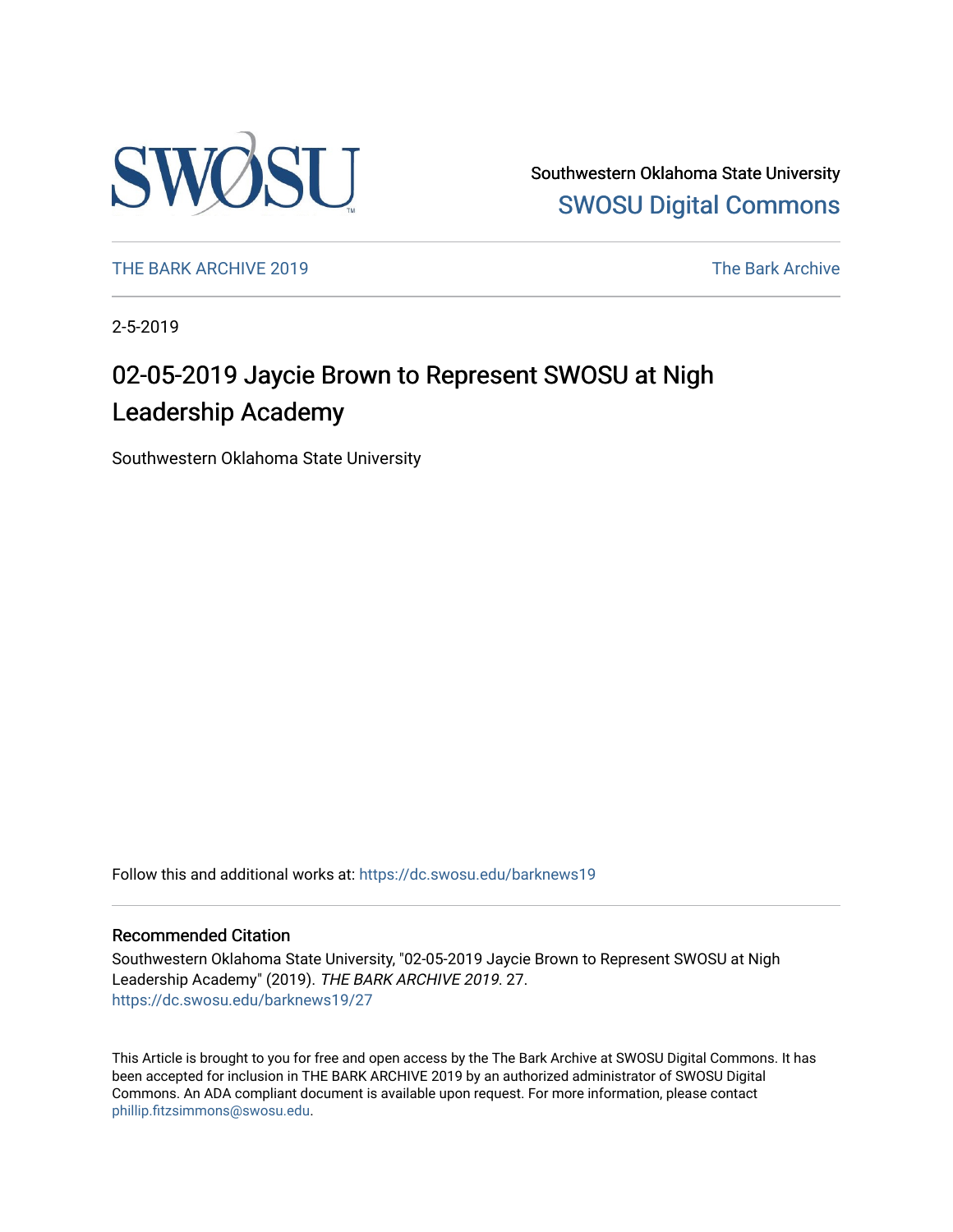

5 February, 2019



# **Jaycie Brown to Represent SWOSU at Nigh Leadership Academy**

Southwestern Oklahoma State University student Jaycie Brown of Chickasha is the university's representative at this year's George and Donna Nigh Leadership Academy.

The academy is February 8-12 in Oklahoma City.

This is the 20<sup>th</sup> year for the academy, which is named after the former Oklahoma Governor and his wife. Brown, who was a member of the 2017-18 President's Leadership Class at SWOSU, will be involved with 24 other university students in the weeklong program.

Among the individuals, offices and programs that the Nigh Scholars will be engaged with are: George and Donna Nigh, Oklahoma Historical Museum, Oklahoma State Regents, Downtown Boathouse District, Oklahoma City Thunder, Oklahoma City Memorial, Oklahoma legislators, Lt. Governor's office, Oklahoma Regional Food Bank, Express Personnel and Ranch, Tinker Air Force Base, OKC Rotary and Naturalization, Devon Tower and the Oklahoma Publishing Company.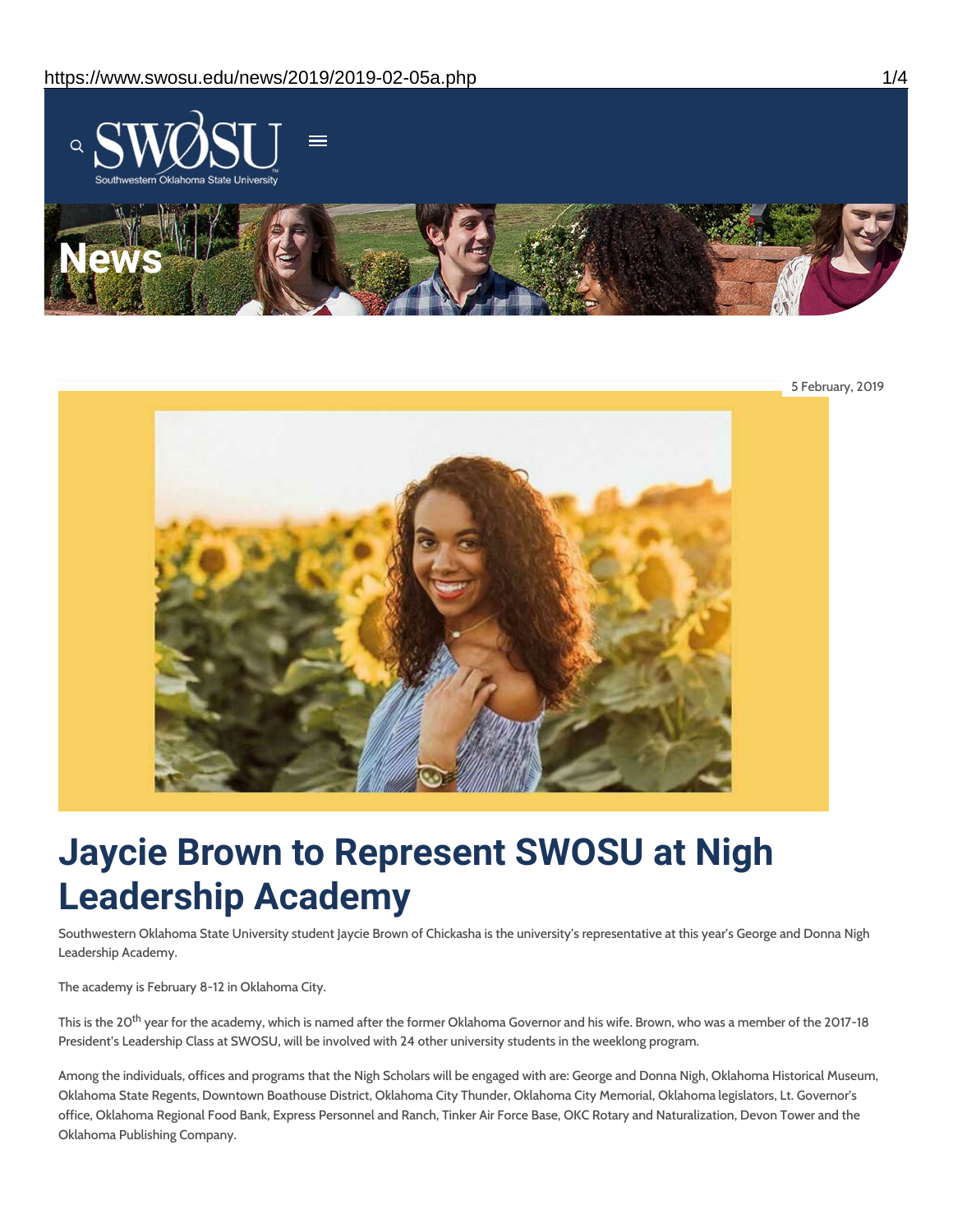| https://www.swosu.edu/news/2019/2019-02-05a.php | 2/4 |
|-------------------------------------------------|-----|
| Academics                                       | D   |
| Administration                                  | D   |
| Alumni and Foundation                           | D   |
| Community                                       | D   |
| Events                                          | D   |
| <b>Faculty and Staff</b>                        | D   |
| Miscellaneous                                   | D   |
| Sayre                                           | D   |
| <b>Students</b>                                 | D   |
|                                                 |     |

# **Archive Links**  $2018$  $2019$ [2020](https://www.swosu.edu/news/2020/index.php)  $\blacksquare$ [Archive](https://dc.swosu.edu/bark/) **Archive Archive Archive Archive Archive** Archive Archive Archive Archive Archive Archive Archive Archive



### Weatherford Campus

100 Campus Drive Weatherford, OK 73096

### Sayre Campus

409 E Mississippi Ave Sayre, OK 73662

Connect to Us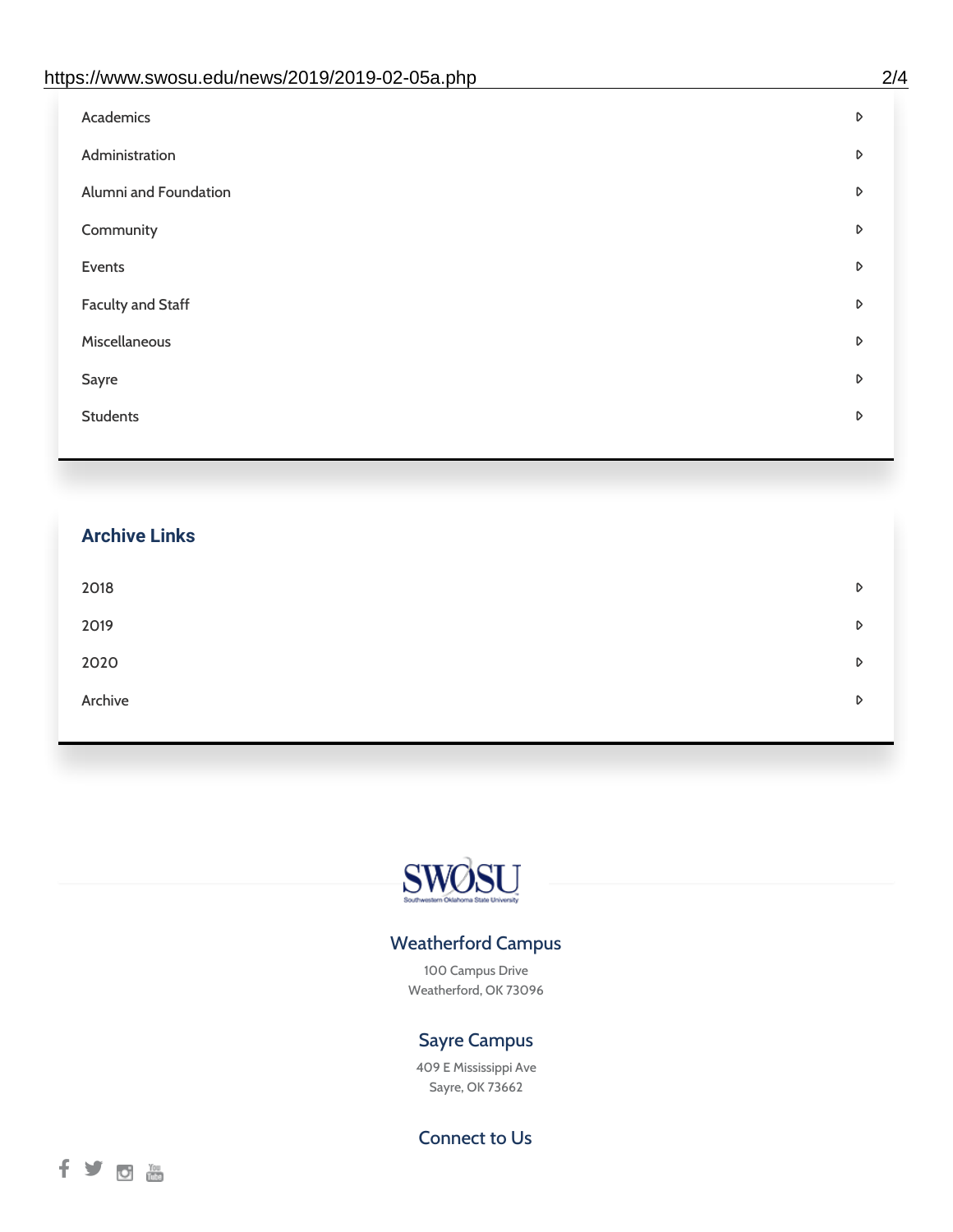Contact [Information](https://www.swosu.edu/about/contact.php)

[University/Facility](https://www.swosu.edu/about/operating-hours.php) Hours

[Campus](https://map.concept3d.com/?id=768#!ct/10964,10214,10213,10212,10205,10204,10203,10202,10136,10129,10128,0,31226,10130,10201,10641,0) Map

Give to [SWOSU](https://standingfirmly.com/donate)

Shop [SWOSU](https://shopswosu.merchorders.com/)



#### **[Directory](https://www.swosu.edu/directory/index.php)**

[Calendar](https://eventpublisher.dudesolutions.com/swosu/)

[Apply](https://www.swosu.edu/admissions/apply-to-swosu.php)

[GoSWOSU](https://qlsso.quicklaunchsso.com/home/1267)

[Jobs@SWOSU](https://swosu.csod.com/ux/ats/careersite/1/home?c=swosu)



Current [Students](https://bulldog.swosu.edu/index.php)

[Faculty](https://bulldog.swosu.edu/faculty-staff/index.php) and Staff

**Enrollment Management** [580.774.3782](tel:5807743782)

> **PR/Marketing** [580.774.3063](tel:5807743063)

**Campus Police** [580.774.3111](tel:5807743111)